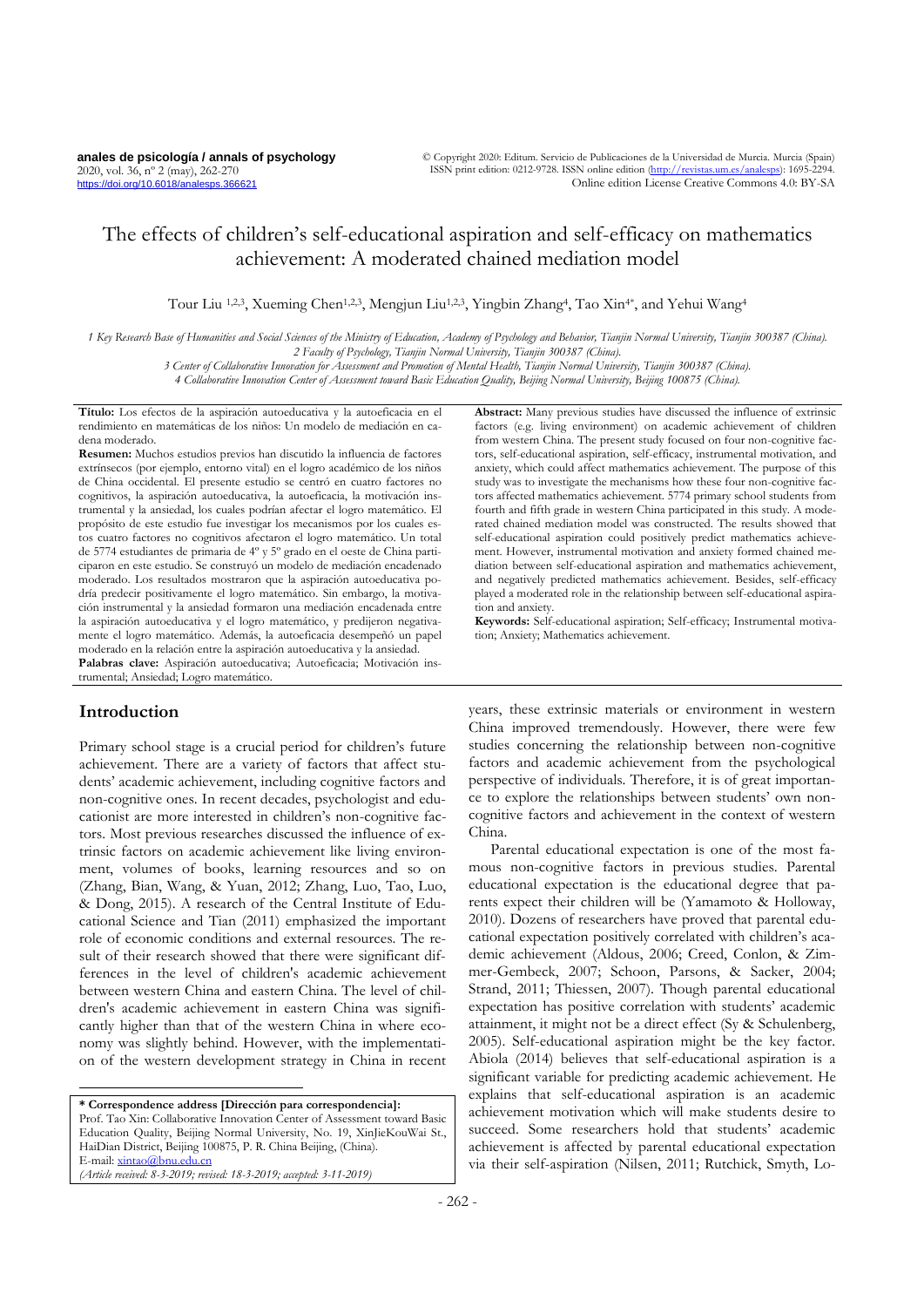poo, & Dusek, 2009). In sum, most previous researches have discussed how parental expectation affects students' academic achievement, but few researches stand on the point of students themselves to explore how students' selfeducational aspiration directly affects their academic achievement.

Amongst the non-cognitive factors that affect academic achievement, learning motivation is another research hotspot. Learning motivation refers to a psychological tendency that stimulates and maintains individual learning behavior so that their learning desires can be satisfied (Schraw & Sinatra 2004). Many researches indicate that students' learning motivation has significant and positive impacts on academic achievement (Singh, Granville, & Dika, 2002). Uguroglu and Walberg (1979) read up a lot of research reports concerning the relationships between motivation and achievement. They find that the higher motivation level a student has, the higher achievement he will get. Motivation was considered as an integral factor in early studies, but it is furtherly divided into distinctive two types recently. Researchers from OECD (Organization for Economic Co-operation and Development) propose that learning motivation can be divided into intrinsic motivation and instrumental motivation. Intrinsic motivation refers to the fact that students learn something because they like it, while instrumental motivation is that students learn something for they think it useful (OECD, 2013; OECD, 2014). Although those two types of motivation and academic performance are closely related, instrumental motivation is the predominant factor when students are in primary education, in the meantime, their intrinsic motivation is rather weak (Giannelli & Rapallini, 2018; OECD, 2013). Besides, Lens, Paixão and Herrera (2009) think that the instrumental motivation based on future goals is autonomous and of high quality. Therefore, it is worthwhile to investigate how primary school students' instrumental motivation will affect mathematics achievement.

Self-efficacy also affects academic achievement. Selfefficacy was proposed by Bandura (1977) and defined as an indicator of confidence in the competence of fulfilling a task. Bandura also pointed out that self-efficacy can enhance or weaken motivation. Individuals with high self-efficacy tend to choose challenging tasks and take efforts to fulfill them (Bandura, 1995). There is a significant positive correlation between self-efficacy and academic achievement (Loo & Choy, 2013). Zajacova, Lynch and Espenshade (2005) also think that self-efficacy can predict academic success.

In addition, learning anxiety neither should be ignored. Many researchers have shown that learning anxiety has a crucial effect on academic achievement (Daniela, Margherita, Moè, Robert, & Stephanie, 2018; Macher, Paechter, Papousek, & Kai, 2012; Nunez-Pena, Suarez, Bono, 2013). El-Anzi and Owayed (2005) find that academic achievement is negatively correlated with anxiety. Tuncer and Dogan (2015) point out that students' anxiety strongly predicts their academic performance. Anxiety can negatively affect the academic achievement. When one's anxiety increases, his academic achievement will decrease to a certain extent (Mohammad, Akhtar, Saira, & Syeda, 2012). Beyond that, Ashcraft (2002) also believes that in the process of mathematics learning, highly anxious individuals would like to avoid mathematics, which will ultimately weaken their mathematics competence and lead to poor academic performance.

The simple relationships between academic achievement and motivation, academic achievement and self-efficacy, academic achievement and learning anxiety, are clear. However, these variables may take place together and correlate with each other. Many in-depth studies have been done. Some researchers are interested in self-efficacy. They find that self-efficacy can strongly predict the motivation (Skaalvik, Federici, & Klassen, 2015). And self-efficacy could also predict academic performance (Kalaycioglu, 2015). Ahuja (2016) believes that self-efficacy together with selfeducational aspiration significantly and positively predict academic achievement. Many researchers concentrate on exploring the relationship between self-efficacy and educational anxiety. Some previous studies show that self-efficacy have significantly passive correlations with mathematics anxiety (Mcmullan, Jones, & Lea, 2012; Razavi, Shahrabi, & Siamian, 2017). Akin and Kurbanoglu (2011) also think that self-efficacy predicts mathematics anxiety negatively. All these studies above prompt us that self-efficacy may play a moderated role and anxiety may play a mediated role.

When researchers took motivation into consideration, the mechanism became more complex. Wigfield and Eccles (2000) believe that children with high educational aspiration tend to have stronger motivation. Taylor and Brown (1988) hold that positive self-aspiration could improve students' academic achievement via strengthening their learning motivation. While higher motivation would bring in higher level of anxiety (Essau, Leung, Conradt, Cheng, & Wong, 2008). Thus, it seems like learning motivation and learning anxiety work as chained mediation between self-educational aspiration and academic achievement.

In general, owing to the lack of systematic researches on non-cognitive factors of primary students' achievement, the relationships of all these non-cognitive factors are still ambiguous. And the mechanism of the effects of all these noncognitive factors on mathematics achievement is unclear.

# **The present research**

The purpose of this research was to investigate the noncognitive factors which could affect primary students' mathematics achievement in the context of western China, that is, to investigate the combined effects of primary school students' self-educational aspiration, self-efficacy, instrumental motivation and anxiety on mathematics achievement. In addition, the previous questionnaires for measuring selfefficacy, instrumental motivation, and anxiety were not suitable for evaluating primary students. So the new questionnaires were demanded. Based on the analyses above, this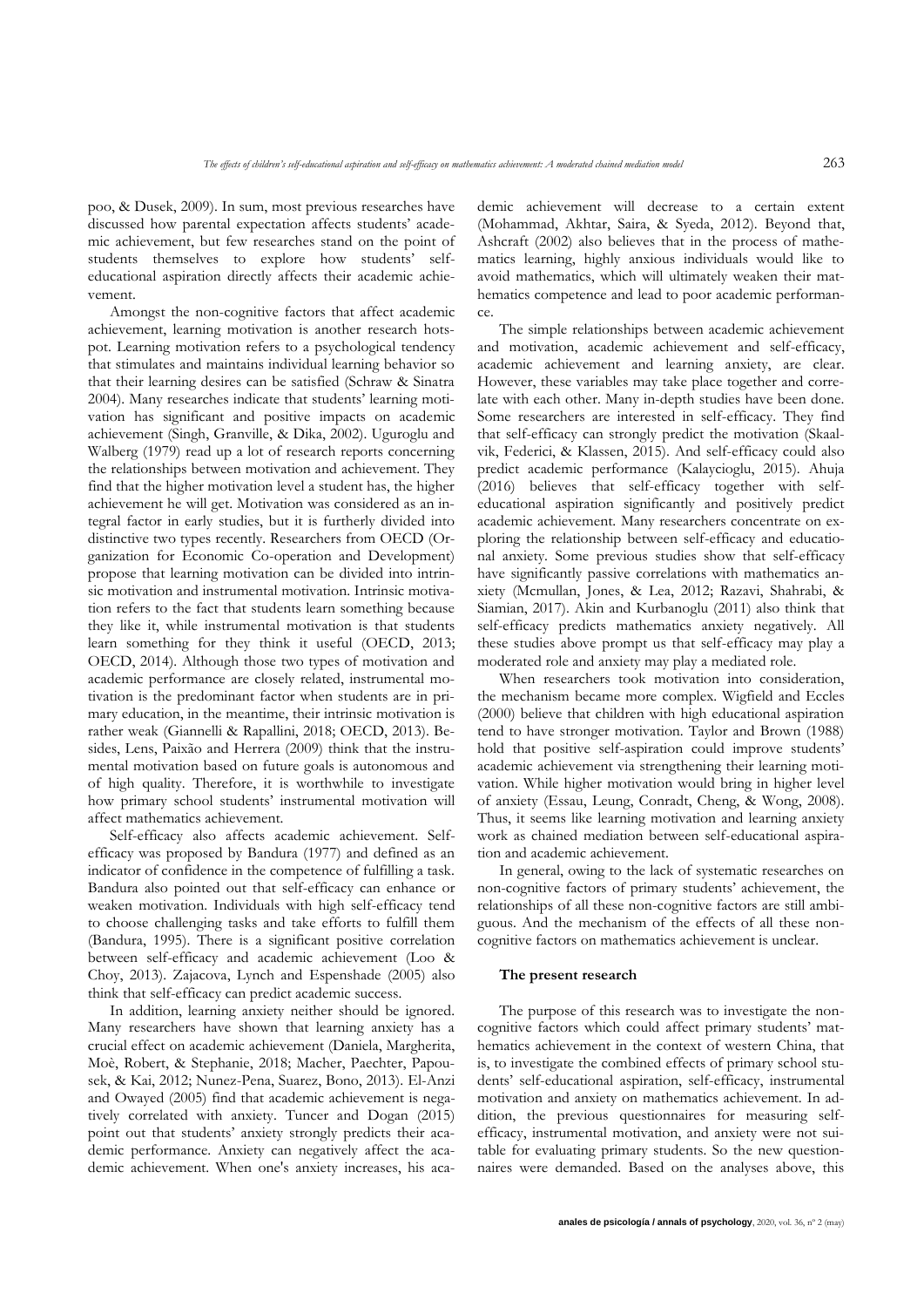study made the following hypotheses: (1) Students' selfeducational aspiration and self-efficacy could significantly and positively predict mathematics achievement. (2) Students' instrumental motivation and anxiety acted as mediators between self-educational aspiration and mathematics achievement. Specifically, instrumental motivation and anxiety worked as the chained mediation. (3) Self-efficacy played a moderated role in the relationship between selfeducational aspiration and mathematics anxiety. The hypothetical model is presented in Figure 1.



**Figure 1.** Hypothetical model.

# **Methods**

#### **Measures**

*Self-educational Aspiration Questionnaire*

# **Participants**

The protocol of our research was approved by the ethics committee of the Academy of Psychology and Behavior, Tianjin Normal University. Our research did not involve cheating or other acts which would violate ethics. Because the measures used in the present study are more suitable for senior primary school students. 5776 fourth and fifth grade students including 2973 boys and 2803 girls completed the tests. Their average age was 11.50 (The average age of fourth grade students was 10.80 while the average age of fifth grade students was 12.16).

All participants came from five western provinces, which were selected conveniently from twelve provinces of western China. There were totally 60 schools included (12 schools per province). Two classes, one from grade 4 and another from grade 5 were chosen randomly. A dozen local teachers who can speak dialect were recruited from the local education commission, not from sample schools, together with postgraduate students of our university fulfilled the test administrations. Before the test administrations, test administrators would emphasize that all the data can be only used for research and the results would keep strictly confidential and would not be fed back to schools. Beyond that, the recruited local teachers would interpret in dialects if someone had problems with questionnaires to ensure that each student understood the meaning of the questionnaires. All questionnaires and materials were packed and mailed back to our university as soon as data collection was over.

The Self-educational Aspirations Questionnaire had only one item and was revised based on the item that measured students' educational aspiration developed by Zhang, Haddad, Torres and Chen (2011). The item was what is the highest degree of education you want to get? There were 6 options:  $1 = \text{primary school education}, 2 = \text{junior high}$ school education,  $3 =$  senior high school education (including vocational high school and technical secondary school),  $4 \equiv$  university education (including college and bachelor degree),  $5 =$  postgraduate education (including master and doctor degree), and Not Clear. If a student did not understand the concept of the options, he could choose the sixth option "Not Clear". If participants chose "Not Clear", the response to item would be regarded as a missing value.

# *Instrumental Motivation Questionnaire*

Exploratory factor analysis was used to analyze PISA 2012 Mathematics Learning Motivation Scale in a pilot study, and the results showed that there were two factors: mathematics instrumental motivation and mathematics intrinsic motivation. The former concept was retained, and a new instrumental motivation questionnaire was developed to investigate primary school students' instrumental motivation in mathematical learning. There were four 4-points items in this scale (from  $1 =$  strongly disagree to  $4 =$  strongly agree). Instrumental motivation was processed as a latent variable in structural equation model (SEM).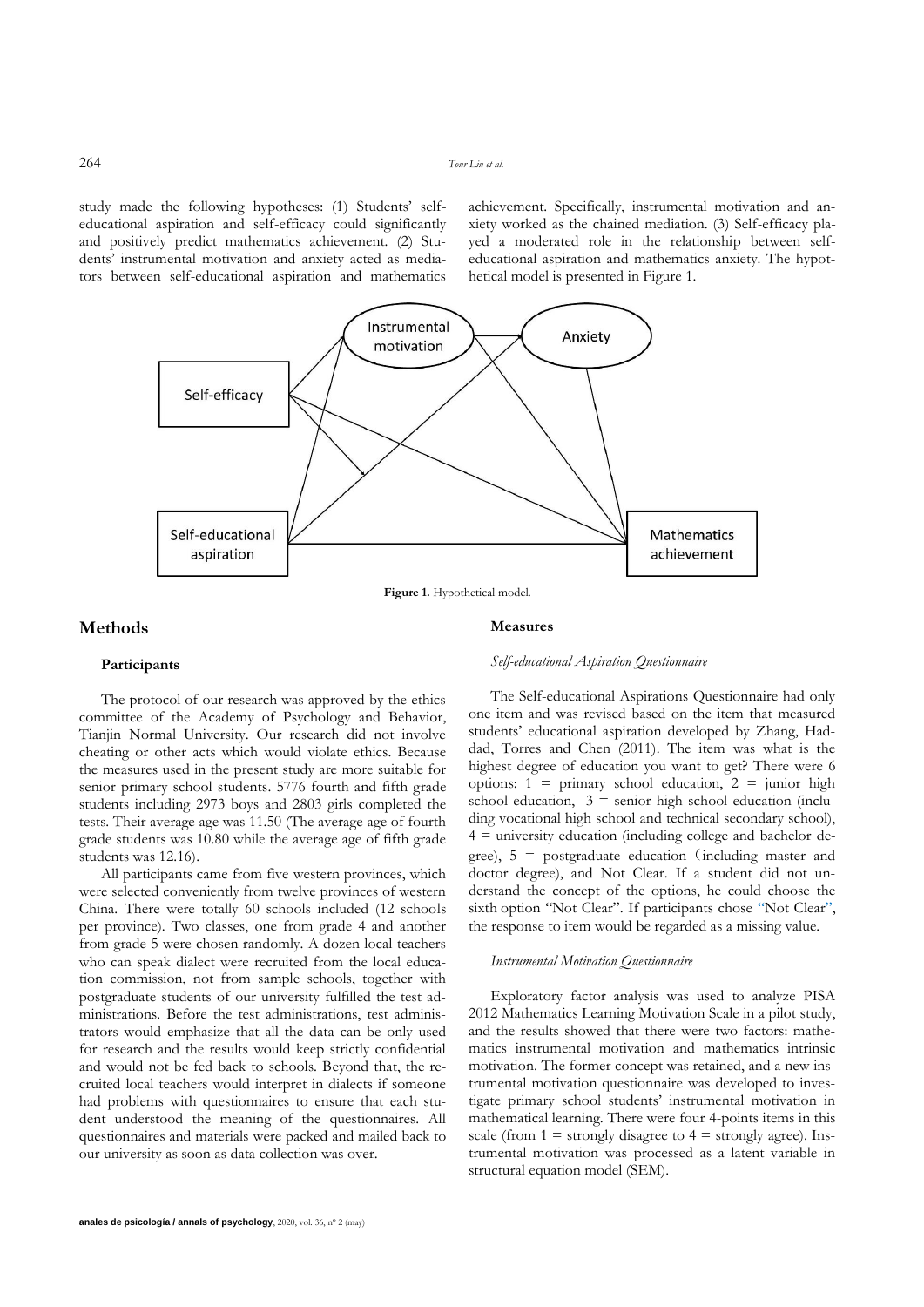#### *Self-efficacy Scale*

Self-efficacy Scale was also newly developed for primary students' mathematical learning. Three 4-points items (from  $1 =$  strongly disagree to  $4 =$  strongly agree) were constructed. The standard scores of self-efficacy were treated as a manifest variable in SEM.

#### *Anxiety Scale*

Anxiety Scale which contained three 4-points items (from  $1 =$  strongly disagree to  $4 =$  strongly agree) was revised based on mathematics anxiety scale from OECD (2014). It was processed as a latent variable in SEM.

#### *Mathematics Achievement Test*

The Mathematics Achievement Test was compiled by the primary school teachers and educational measurement experts from the Mathematics Curriculum Standards of Compulsory Education. It could evaluate students' mathematics achievement by using 30 multiple-choice items from four dimensions: algebra, space and graphics, statistics and pro-

**Table1.** Frequency of response to self-educational aspiration.

bability, practice and integrated application. The mean of item difficulties was 0.55, and the mean of item discriminations was 0.25. The standard scores of mathematics achievement were treated as a manifest variable in SEM.

#### **Data analysis**

IBM SPSS 24.0 was used to preprocess data and do descriptive statistics. Mplus 8.0 was used to run the multiple latent mediated models.

# **Results**

### **Questionnaires verification**

### *Reliability and validity of scales*

The Self-educational Aspirations Questionnaire had only one item which was revised based on the measure tool developed by Zhang, Haddad, Torres and Chen (2011) which had been proved to be available. And the frequency of participants' response to self-educational aspiration is as follow:

| <b>Table1.</b> Trequency of response to sen-equeational asphation. | Frequency | Percentage | Accumulated percentage |
|--------------------------------------------------------------------|-----------|------------|------------------------|
| Primary school education                                           | 84        | L.J        |                        |
| Junior high school education                                       | 159       | 2.8        | 4.2                    |
| Senior high school education                                       | 335       | 5.8        | 10                     |
| University education                                               | 2014      | 34.9       | 44.9                   |
| Postgraduate education                                             | 2650      | 45.9       | 90.8                   |
| Missing values                                                     | 534       | 9.2        | 100                    |
| Sum                                                                | 5776      | 100        |                        |

In addition, self-efficacy scale, instrumental motivation questionnaire, and anxiety scale were newly developed specially for mathematical learning of primary school students from western China. So the reliability and validity of these three scales have been verified firstly in the present study. The internal consistency coefficients (*α*) of these three scales were .63 (anxiety scale), .69 (self-efficacy scale) and .72 (instrumental motivation questionnaire). They were good and acceptable considering the short test length (Green & Yang, 2009; Morera & Stokes, 2016).

Besides, Exploratory Factor Analysis were conducted, the results showed that the unidimensionality of the scales were well satisfied and the confirmatory factor analysis also verified the structure validity, the *CFI*, *TLI* and *RMSEA* indicated good fit of structure of three scales. The internal consistency coefficient (α), explanation rate of the first factor (EFA), and the model fitting index (CFA) of three scales are as follows:

**Table 2.** Reliability and validity of three new scales

| Scales                        | а    | Total | Eigenvalues % of Variance | RMSEA    | СFI  | TЫ   |
|-------------------------------|------|-------|---------------------------|----------|------|------|
| Instrumental Motivation Scale | 0.72 | 2.20  | 54.98                     | 0.05     | 0.97 | 0.95 |
| Self-efficacy Scale           | 0.69 | . 85  | 61.64                     | $0.00\,$ | .00  | 1.00 |
| <b>Anxiety Scale</b>          | 0.63 |       | 57.23                     | 0.00     | .00  | 1.00 |

Besides, the mathematics achievement test used in present study was also used in another study of western China which had verified the reliability and validity of it (Wang, Yang, Zhang, Wang, Liu, & Xin, 2018). In present study, the reliability and validity indices of mathematics achievement test were calculated. The coefficient of internal consistency

was 0.79. Two mathematics teacher and three experts engaged in mathematical teaching practice in primary schools were invited to evaluate the item content. The inter-rater reliability was 0.93, which proved that this mathematics achievement test was good.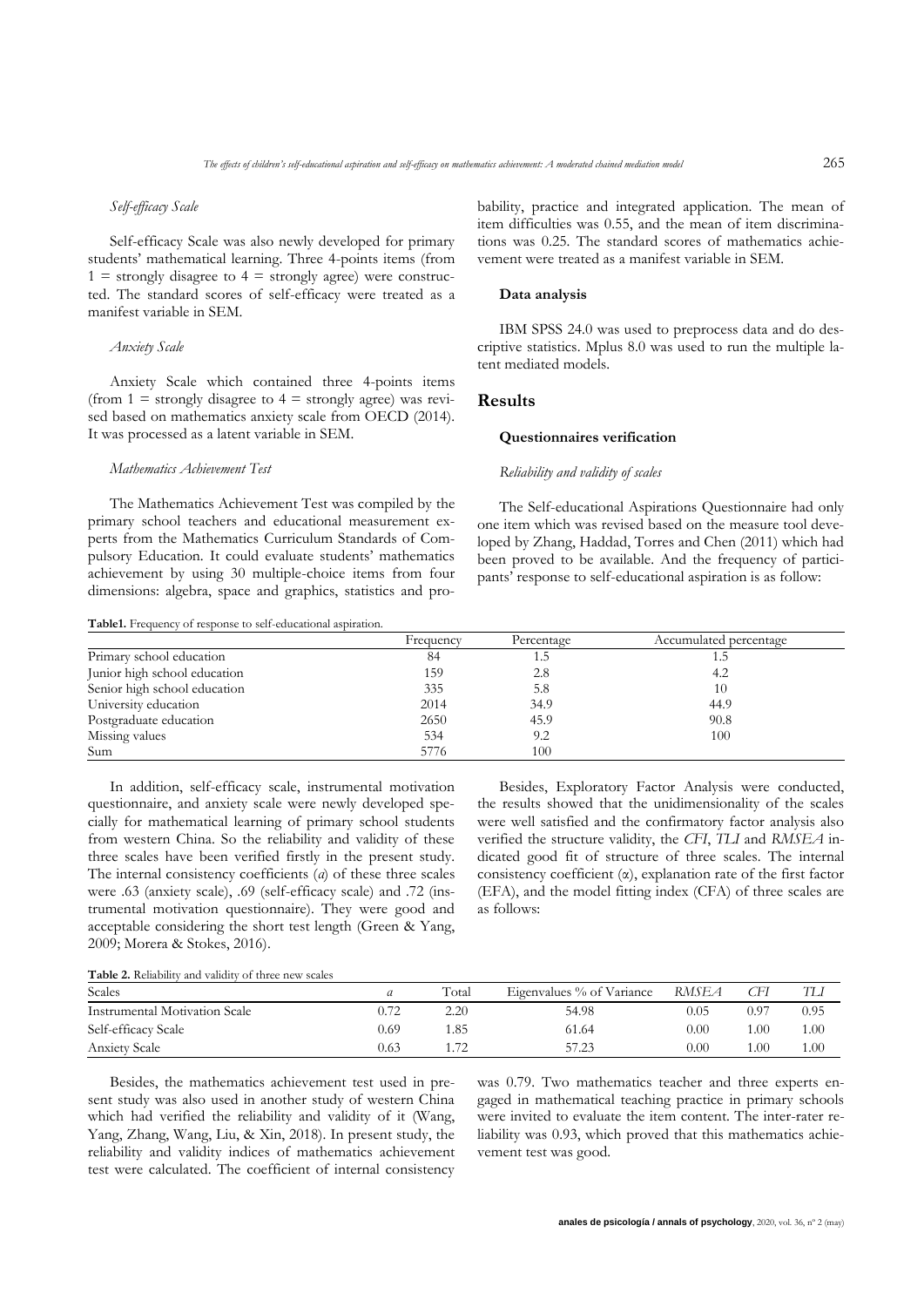#### 266 *Tour Liu et al.*

out of 30 items.

#### *Item difficulties of mathematics achievement test*

Item difficulties of mathematics achievement test were also calculated (see Figure 2). Figure 2 shows that more than

> of only 31.36%, which was less than the critical value of 40%, indicating that there was no common method bias.

> half of the students could not reach the right answers to 14

### **Descriptive statistics analysis and correlation analysis**

Descriptive statistics analysis and correlation analysis were conducted. The descriptive statistics and the correlation matrix of all variables are shown in Table 3.

**Table 3.** Descriptive statistics results and correlation matrix.

Due to the artificial covariation between the predictor variable and the dependent variable was caused by the same raters, the same item context, and the characteristics of the item themselves, Harman's single factor test was used to test common method bias. The results of Harman's single factor test showed that there were a total of 2 factors with eigenvalues greater than 1, and the first factor explained a variance

|                             | Self-educational<br>aspiration | Instrumental<br>motivation | Self-efficacy | Anxiety  | Mathematics<br>achievement |
|-----------------------------|--------------------------------|----------------------------|---------------|----------|----------------------------|
| Self-educational aspiration |                                |                            |               |          |                            |
| Instrumental motivation     | $.16**$                        |                            |               |          |                            |
| Self-efficacy               | $.08**$                        | $.35***$                   |               |          |                            |
| Anxiety                     | $-.09**$                       | $.12**$                    | $-.03*$       |          |                            |
| Mathematics achievement     | $.22**$                        | $.16**$                    | $.14***$      | $-.19**$ |                            |
| Mean                        | 4.33                           | 3.51                       | 2.90          | 2.60     | 16.11                      |
| SD                          | 0.85                           | 0.58                       | 0.73          | 0.82     | 5.14                       |

 $Note: * p < .05, ** p < .01, ** p < .001.$ 

*Common method bias test*

The results indicated that self-educational aspiration, selfefficacy, mathematics achievement, and instrumental motivation were positively related to each other  $(p \le 0.01)$ ; selfeducational aspiration, self-efficacy, mathematics achievement were negatively correlated with anxiety  $(p < .01)$ ; instrumental motivation and anxiety were positively related (*p* < .01). These results provided certain prerequisites for the following modeling processes.

### **Gender Differences**

Previous research suggested that there were significant differences between males and females (Spelke & Elizabeth, 2005). To exclude the gender effect, difference tests were conducted on each variable in each grade (fourth and fifth grade). The results are shown in Table 4 and Table 5.

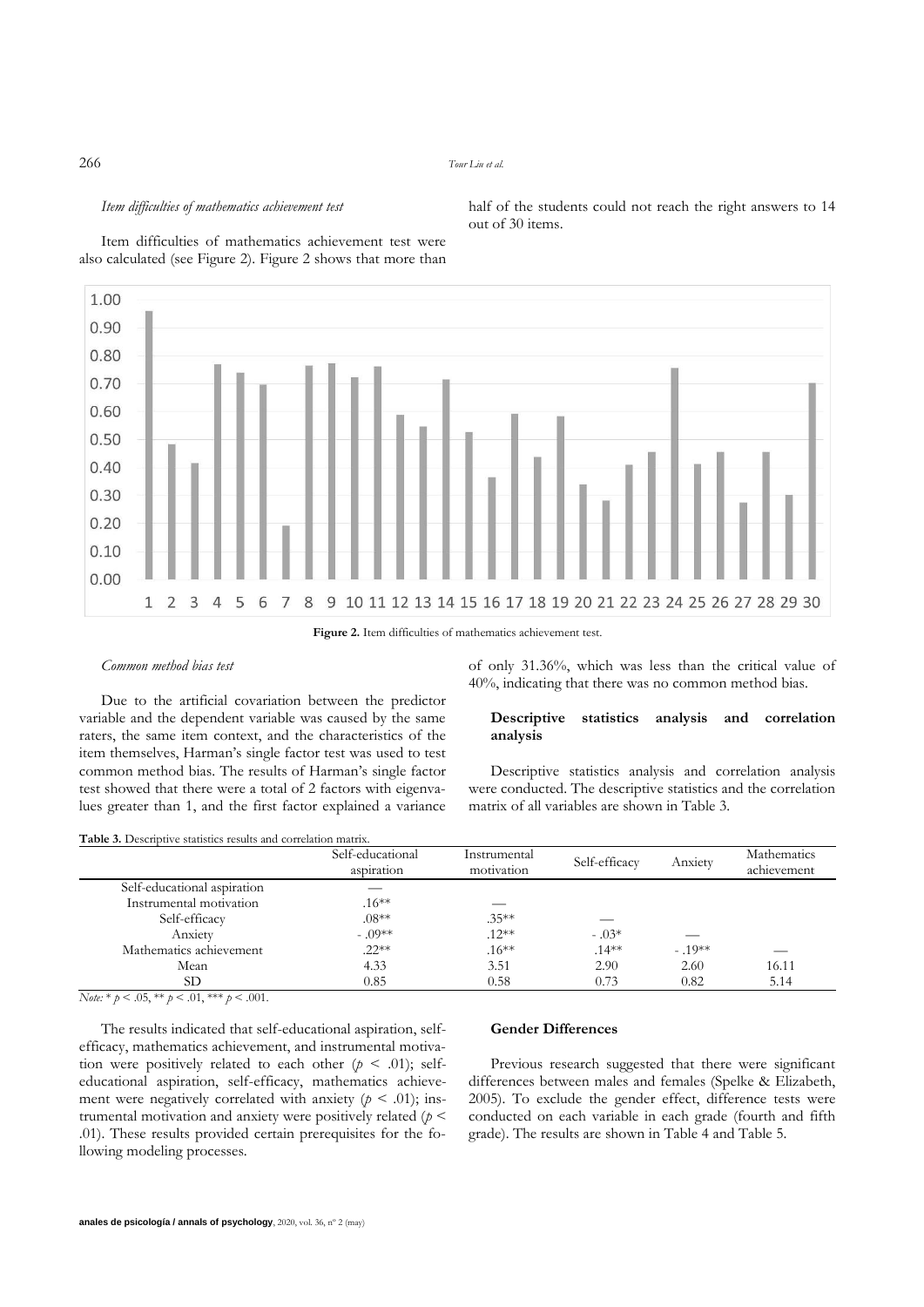| <b>4.</b> Gender differences (4 th grade) in all variables. |         |      |      |                 |                       |           |
|-------------------------------------------------------------|---------|------|------|-----------------|-----------------------|-----------|
|                                                             |         |      | ste  | Mean Difference | Std. Error Difference | Cohen's d |
| Self-educational aspirations                                | 0.58    | 2783 | 562  | 0.03            | 0.05                  | 0.02      |
| Self-efficacy                                               | $-3.43$ | 2532 | .001 | $-0.29$         | 0.09                  | 0.14      |
| Instrumental motivation                                     | 3.13    | 2528 | .002 | 0.29            | 0.09                  | 0.12      |
| Anxiety                                                     | 4.32    | 2595 | .000 | 0.42            | 0.10                  | 0.17      |
| Mathematics achievement                                     | 0.44    | 2789 | .658 | $_{0.08}$       | 0.18                  | 0.02      |

**Table 4.** Gender differences (4 th grade) in all variables.

In fourth grade, there were significant differences in gender on self-efficacy, instrumental motivation and anxiety, but the effect sizes were very small (0.14, 0.12 and 0.17). Moreover, gender had no significant influence on selfeducational aspirations and mathematics achievement. These results indicated that the gender differences on casual variables would not result in differences on mathematics achievement in fourth grade.

**Table 5.** Gender differences (5 th grade) in all variables.

|                              |         |      | sıg  | Mean Difference | Std. Error Difference | Cohen's d |
|------------------------------|---------|------|------|-----------------|-----------------------|-----------|
| Self-educational aspirations | $-1.88$ | 2802 | .060 | $-0.08$         | 0.04                  | 0.07      |
| Self-efficacy                | $-4.89$ | 2800 | .000 | $-0.41$         | 0.08                  | 0.18      |
| Instrumental motivation      | 3.52    | 2757 | .000 | 0.32            | 0.09                  | 0.13      |
| Anxiety                      | 6.81    | 2799 | .000 | 0.61            | 0.09                  | 0.26      |
| Mathematics achievement      | 2.14    | 2973 | .032 | 0.42            | 0.20                  | 0.08      |

In fifth grade, although the gender differences on mathematics achievement was significant, there were no significant differences on self-educational aspirations which showed that the influence of gender on mathematics achievement was not originated from independent variable selfeducational aspirations. Furthermore, the effect size of gender on mathematics achievement was tiny (0.08). Therefore, the gender differences were ignored in the following analyses.

# **Grade Differences**

In addition, grade differences were tests on each variables. The results are shown in Table 6.

**Table 6.** Grade differences in all variables.

|                              |          |      | sto  | Mean Difference | <i>Std. Error Difference</i> | Cohen's d |
|------------------------------|----------|------|------|-----------------|------------------------------|-----------|
| Self-educational aspirations | 2.14     | 5596 | .032 | 0.07            | 0.03                         | 0.06      |
| Self-efficacy                | $-6.08$  | 5306 | .000 | $-0.36$         | 0.06                         | 0.17      |
| Instrumental motivation      | $-2.47$  | 5303 | .014 | $-0.16$         | 0.07                         | 0.07      |
| Anxietv                      | $-0.27$  | 5415 | 784  | $-0.02$         | 0.07                         | 0.01      |
| Mathematics achievement      | $-18.95$ | 5767 | .000 | $-2.56$         | 0.14                         | 0.50      |

There were no significant differences in grade on anxiety, while there were significant differences on self-educational aspiration, self-efficacy, instrumental motivation (effect sizes was small: 0.06, 0.17, 0.07) and mathematics achievement. However, the grade differences were not the original goal of this study. They would not be discussed below.

# **A moderated chained mediation model**

A latent variable SEM was run upon the hypothetical model illustrated above. And the final model fitted well  $(\chi^2/df = 11.78, RMSEA = 0.04, CFI = 0.96, TLI = 0.93,$  $SRMR = 0.03$ .

Figure 3 displays the final model with standardized path coefficients. Both self-educational aspiration and selfefficacy can positively predict instrumental motivation (*r* =

0.14,  $p < .01$ ;  $r = 0.37$ ,  $p < .01$ ). And these three variables can significantly predict the mathematics achievement (*r* = 0.15,  $p < .01$ ;  $r = 0.08$ ,  $p < .01$ ;  $r = 0.16$ ,  $p < .01$ ). Selfeducational aspiration negatively predicts anxiety ( $r = -0.10$ ,  $p$ ) < .01), while anxiety predicts mathematics achievement negatively  $(r = -0.29, p < .01)$ , which suggests that anxiety may play a mediated role between self-educational aspiration and mathematics achievement. Additionally, instrumental motivation can positively predict anxiety  $(r = 0.20, p < .01)$ , which suggests that instrumental motivation and anxiety work as the chained mediation.

In addition, self-efficacy predicts anxiety negatively  $(r = -1)$ 0.14,  $p \leq 0.01$ ) and its interaction with self-educational aspiration also affects anxiety negatively ( $r = -0.13$ ,  $p < .01$ ). In other words, self-efficacy plays a moderated role in the relationship between self-educational aspiration and anxiety.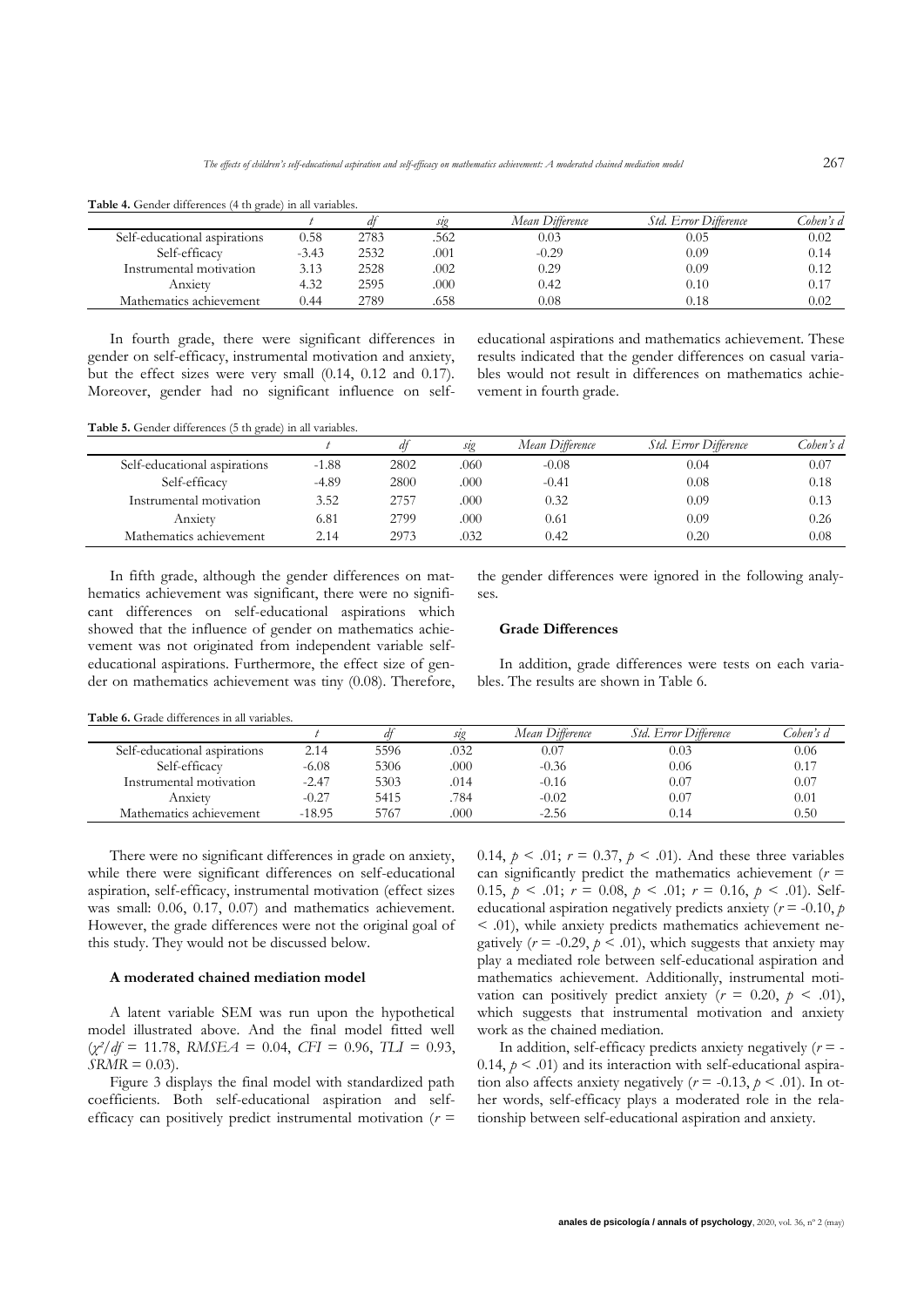268 *Tour Liu et al.*



Figure 3. The moderated chained mediation model with standardized estimates.

| <b>Table 7.</b> The effect sizes of direct and indirect mediation. |          |            |  |  |  |  |  |
|--------------------------------------------------------------------|----------|------------|--|--|--|--|--|
| Effects                                                            | B        | Proportion |  |  |  |  |  |
| $SA \rightarrow MA \rightarrow$ achievement                        | 0.029    | 13.87%     |  |  |  |  |  |
| $SA \rightarrow IM \rightarrow$ achievement                        | 0.022    | 10.53%     |  |  |  |  |  |
| $SA \rightarrow IM \rightarrow MA \rightarrow$ achievement         | $-0.008$ | $3.83\%$   |  |  |  |  |  |
| $SA \rightarrow$ achievement                                       | 0.150    | 71.77%     |  |  |  |  |  |
| SA Total                                                           | 0.209    |            |  |  |  |  |  |
| $SE \rightarrow MA \rightarrow$ achievement                        | 0.041    | $20.40\%$  |  |  |  |  |  |
| $SE \rightarrow IM \rightarrow$ achievement                        | 0.059    | 29.35%     |  |  |  |  |  |
| $SE \rightarrow IM \rightarrow MA \rightarrow$ achievement         | $-0.021$ | 10.45%     |  |  |  |  |  |
| $SE \rightarrow$ achievement                                       | 0.080    | 39.80%     |  |  |  |  |  |
| SE Total                                                           | 0.201    |            |  |  |  |  |  |

*Note:* SA = self-educational aspirations; MA = anxiety; IM = instrumental motivation; SE = self-efficacy.

 $* p < .05, ** p < .01, ** p < .001.$ 

Furtherly, Table 7 presents the indirect effect sizes and direct effect sizes. As presented, both indirect effect size of student's self-educational aspiration and self-efficacy on mathematics achievement via instrumental motivation and anxiety are significant. In the relationship between selfeducational aspirations and mathematics achievement, instrumental motivation explain 10.53% of variance, and anxiety explains 13.87% of variance, instrumental motivation together with anxiety explain 28.23% of variance. Likewise, in the relationship between self-efficacy and mathematics achievement, instrumental motivation explains 29.35% of variance, and anxiety explains 20.40% of variance, instrumental motivation together with anxiety explain 60.20% of variance.

#### **Discussion**

It can be seen from Figure 2 that the mathematics achievement levels of primary school students in western China are less than satisfactory. To figure out what factors can enhance children's mathematics achievement from western China, the present study took self-educational aspiration, self-efficacy, instrumental motivation, and anxiety into consideration, and proposed a moderated chained mediation model. This model provided a proper mechanism about how children's selfeducational aspiration affects mathematics achievement.

The model results showed that either students' selfeducational aspiration or self-efficacy would positively predict mathematics achievement not only in direct way but also in indirect way via instrumental motivation. The effect of self-educational aspiration had been proved by Purnami, Widodo, and Prahmana (2018). Students with high levels of self-educational aspirations were more likely to have high instrumental motivations which would get their mathematics performances improved. This is because higher selfeducational aspirations may stimulate learning motivation, and then the mathematics achievement rises. But things turn into their opposites when they reach the extreme, as the level of instrumental motivation enhances, students will get a stronger sense of anxiety which may lead to poor mathematics achievement (Recber & Isiksal, 2018; Wu, Barth, Amin, Malcarne, & Menon, 2012). That means self-educational aspirations only can positively affect mathematics achievement when it is moderate.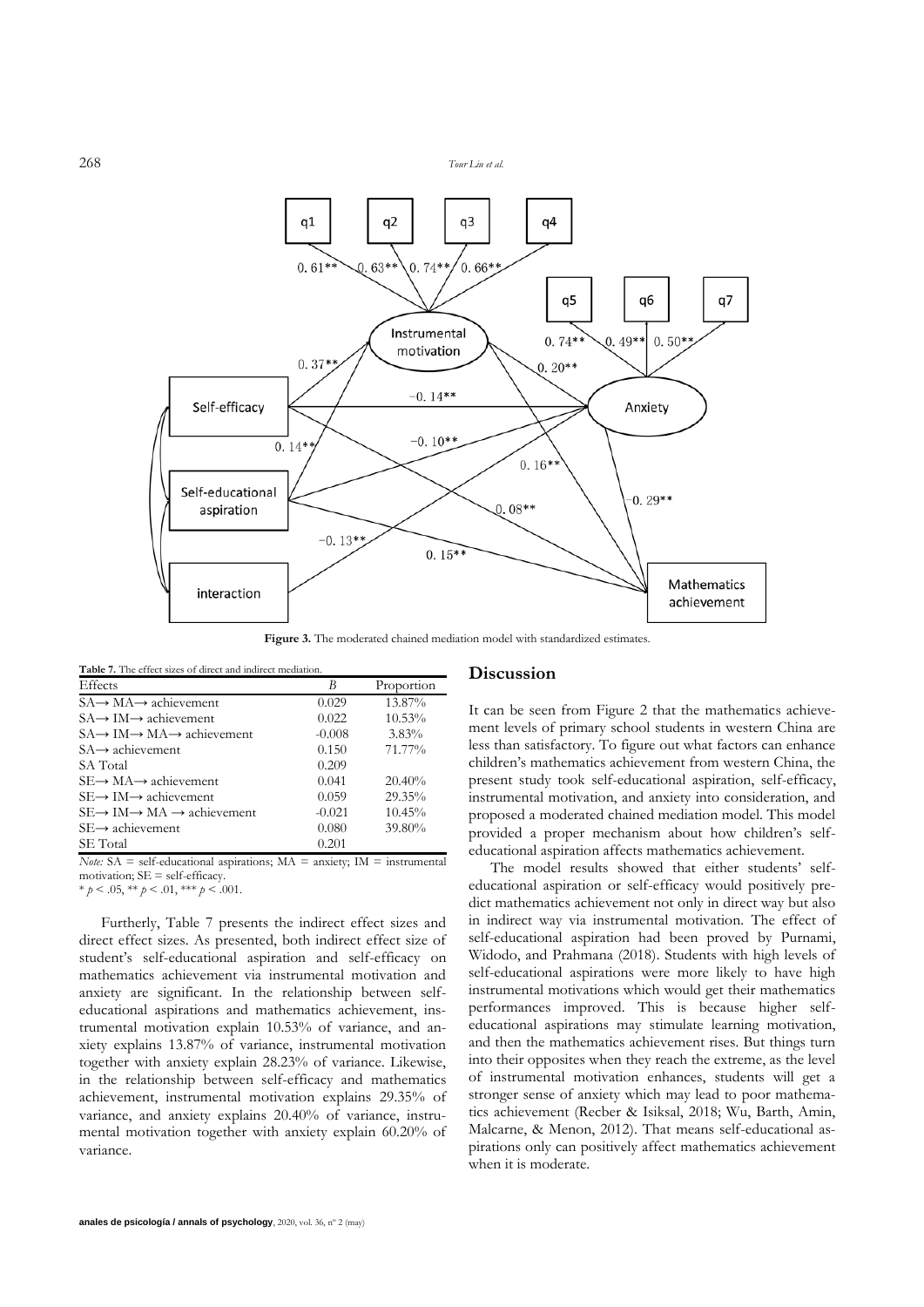In addition, consistent with previous studies, self-efficacy plays a crucial role in mathematics achievement (Akin & Kurbanoglu, 2011; Kalaycioglu, 2015). Self-efficacy can predict individual mathematics achievement directly and predict it indirectly via the chain-mediating role of instrumental motivation and anxiety. According to self-efficacy theory, individual behavior is codetermined by outcome expectation and efficacy expectation (Bandura, 1977). Students with a high level of self-efficacy are more likely to believe they can success if they want, so students with high self-efficacy always have higher instrumental motivation, but higher motivation brings higher level of anxiety which may decrease students' mathematics achievement (Khalaila, 2015). It follows that instrumental motivation plays an important role in the relationship. Thus, students should maintain moderate learning motivation and do not put too much pressure on themselves.

The results of this study also indicated that children's self-efficacy played a moderated role in the relationships between self-educational aspirations and anxiety. Which means when students' self-educational aspirations are high, those who with lower self-efficacy may be more likely to be nervous and anxious, while those who with higher selfefficacy are less likely to produce excessive anxiety (Xu, Lou, Wang, & Pang, 2017). This is probably because students with higher self-efficacy consider the bad situations as an opportunity to exercise personal abilities and make progress. When situation gets worse, they will strengthen and sustain their efforts. On the contrary, students with lower self-efficacy always disbelieve in their abilities and are more likely to give up when they encounter difficulties (Stetz, Stetz, & Bliese, 2006).

# **References**

- Abiola, J. (2014). Impact of educational aspirations on vocational choices of the female secondary school students in Ondo West local government area of the Ondo State, Nigeria. *European Scientific Journal, 1,* 224-233. http://eujournal.org/index.php/esj/article/view/4773/4578
- Ahuja, A. (2016). A Study of Self-Efficacy among Secondary School Students in relation to Educational Aspiration and Academic Achievement. *Education and Applied Social Sciences, 7,* 275-283. https://doi.org/10.5958/2230-7311.2016.00048.9
- Akin, A., & Kurbanoglu, I. N. (2011). The relationships between math anxiety, math attitudes, and self-efficacy: A structural equation model. *Studia Psychologica, 53,* 263-273. https://search.proquest.com/docview/901145402?accountid=17142
- Aldous, J. (2006). Family, Ethnicity, and Immigrant Youths' Educational Achievements. *Journal of Family Issues, 27,* 1633-1667. https://doi.org/10.1177/0192513X06292419
- Ashcraft, M. H. (2002). Math anxiety: Personal, educational, and cognitive consequences. *Current Directions in Psychological Science, 11,* 181-185. https://doi.org/10.1111/1467-8721.00196
- Bandura, A. (1977). Self-efficacy: Toward a unifying theory of behavioral change. *Psychological Review, 2,* 191-215. https://doi.org/10.1016/0146- 6402(78)90002-4
- Bandura, A. (1995). Self-efficacy in changing societies. England: Cambridge University.
- Creed, P. A., Conlon, E. G., & Zimmer-Gembeck, M. J. (2007). Career barriers and reading ability as correlates of career aspirations and expecta-

What should be pointed out is that this study only explored the effects of non-cognitive factors on primary school students' mathematics achievement, whether the same or similar effects exist in the population of other ages remain to be investigated. Furthermore, the grade differences between fourth grade and fifth grade on self-educational aspiration, self-efficacy, and instrumental motivation came up. A longitudinal study can be conducted to explore the changes of these factors in future. Additionally, this study revealed a psychological mechanism based on children from western China. Although some inferences can be drawn from results. The differences between western China and eastern China on psychological mechanism cannot be concluded, and a comparative study is needed.

# **Conclusions**

Based on the research results above, the following conclusions can be drawn. (1) Both children's self-efficacy and selfeducational aspirations have directly positive effects on mathematics achievement. (2) Self-educational aspirations and self-efficacy have indirectly negative effects on mathematics achievement via the chained mediation of instrumental motivation and anxiety. (3) The relationships between selfeducational aspirations and anxiety were moderated by children's self-efficacy.

**Disclosure statement:** No potential conflict of interest was reported by the authors.

**Acknowledgments.-** This work was supported by the Projects of Philosophy and Social Sciences Research, Ministry of Education, China (Grant No. 18YJC190013).

tions of parents and their children. *Journal of Vocational Behavior, 70,* 242- 258. https://doi.org/ 10.1016/j.jvb.2006.11.001

- Daniela, R., Margherita, B., Moè A., Robert, S., & Stephanie, L. (2018). Enjoyment, boredom, anxiety in elementary schools in two domains: Relations with achievement. *The Journal of Experimental Education,* 1-21. https://doi.org/10.1080/00220973.2018.1448747
- El-Anzi, & Owayed, F. (2005). Academic achievement and its relationship with anxiety, self-esteem, optimism, and pessimism in Kuwaiti students. *Social Behavior and Personality: an international journal, 33,* 95-104. https://doi.org/10.2224/sbp.2005.33.1.95
- Essau, C. A., Leung, P. W. L., Conradt, J., Cheng, H., & Wong, T. (2008). Anxiety symptoms in Chinese and German adolescents: their relationship with early learning experiences, perfectionism, and learning motiva-<br>tion. *Depression and anxiety*, 25, 801-810. tion. *Depression and anxiety, 25,* 801-810. https://doi.org/10.1002/da.20334
- Giannelli, G. C., & Rapallini, C. (2018). Parental occupation and children's school outcomes in math. *Social Science Electronic.* https://ideas.repec.org/p/frz/wpaper/wp2018\_06.rdf.html
- Green, S. B., & Yang, Y. Y. (2009). Commentary on coefficient alpha: A cautionary tale. Psychometrika, 74, 121-135. https://doi.org/10.1007/s11336-008-9098-4
- Kalaycioglu, D. B. (2015). The influence of socioeconomic status, selfefficacy, and anxiety on mathematics achievement in England, Greece, Hong Kong, the Netherlands, Turkey, and the USA. *Kuram Ve Uygulamada Egitim Bilimleri, 15,* 1391-1401. https://doi.org/10.12738/estp.2015.5.2731